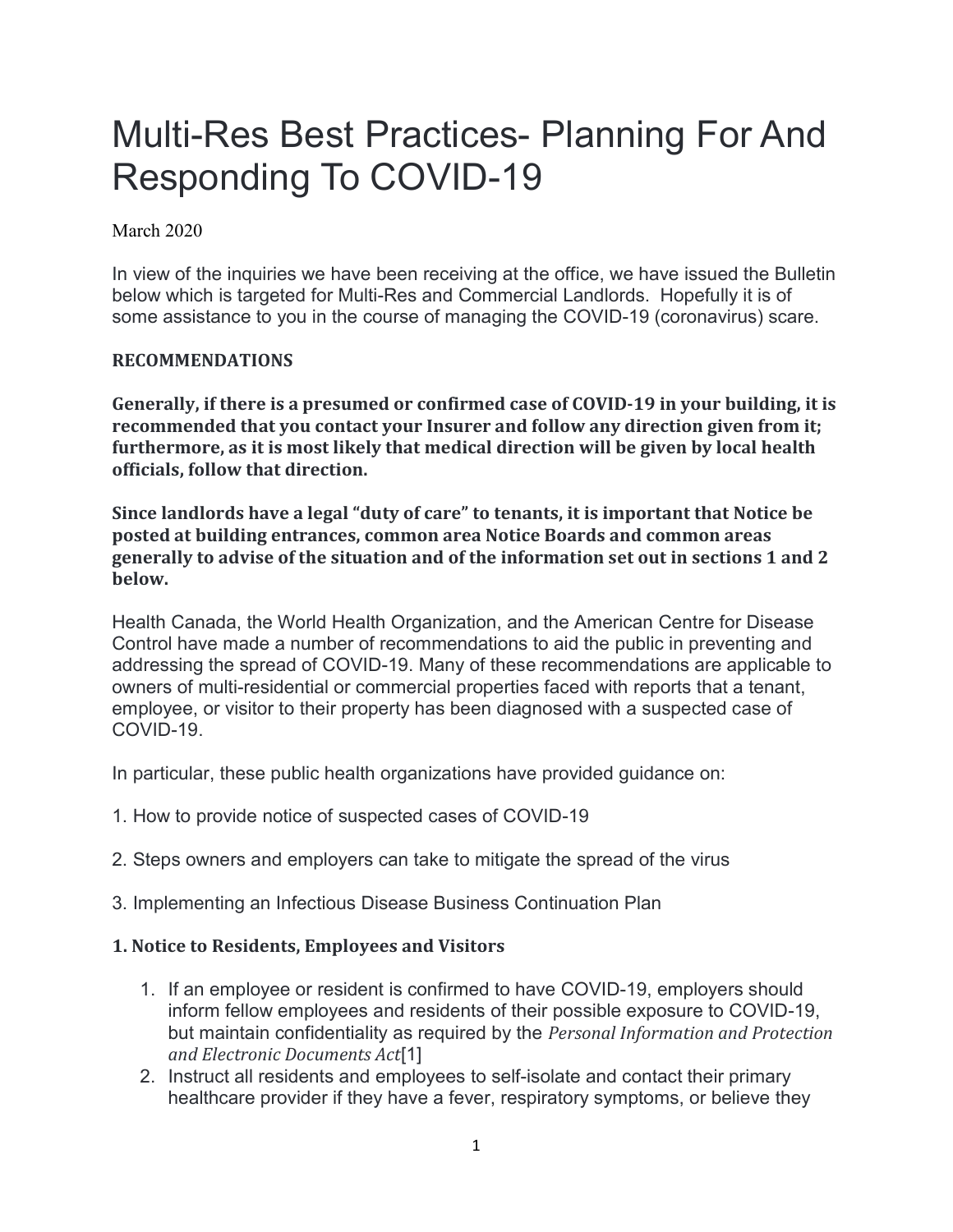are sick. Self-isolating individuals should avoid having visitors to their home and avoid any contact with immune compromised individuals and older adults. They should remain in their residence until instructed otherwise by their healthcare provider.[2]

- 3. Instruct residents and staff that in general, the following can help reduce the risk of infection or spreading infection to others:
- 1. Wash you hand often, for at least 20 seconds
- 2. Avoid touching your eyes, nose, or mouth with unwashed hands
- 3. When coughing or sneezing:

i. Cover your mouth and nose with your arm or tissues to reduce the spread of germs

ii. Immediately dispose of any tissues you have used into the garbage as soon as possible and wash your hands afterwards[3]

- Refer residents to their local health unit, Health Canada, and the World Health Organization websites for up-to-date protocols.
- Help counter stigma and address any staff or resident negative behaviours, including negative statements about race and COVID-19.[4]
- Infographics on preventing the spread of the virus may be displayed in common areas, example of these can be found at: https://www.ccohs.ca/outbreaks/

## 2. Steps to Mitigate Spread of the Virus

## Common Areas

- 1. Practice routine cleaning of frequently touched surfaces including: doorknobs, light switches, elevators, windows, and common areas furniture (tables, chairs, electronics).[5]
- 2. If surfaces are dirty, they should be cleaned using a detergent or soap and water prior to disinfectant.[6]
- 3. Ensure that the disinfectant you are using to clean common areas is effective against COVID-19. If the product's label does not have a broad spectrum claim, consider switching clean products. Canada has not yet compiled at list of cleaning products effective against COVID-19. However, the Centre for Disease Control (USA) has provided a list of common disinfectants that have been preapproved as effective against COVID-19.[7] Among these disinfectants are a number of Clorox, Lysol, and Purell products. The full list of products may be found at: https://www.americanchemistry.com/Novel-Coronavirus-Fighting-Products-List.pdf
- 4. Follow the manufacturer's instructions for all cleaning and disinfectant products (concentration, application method, contact time, and use of personal protective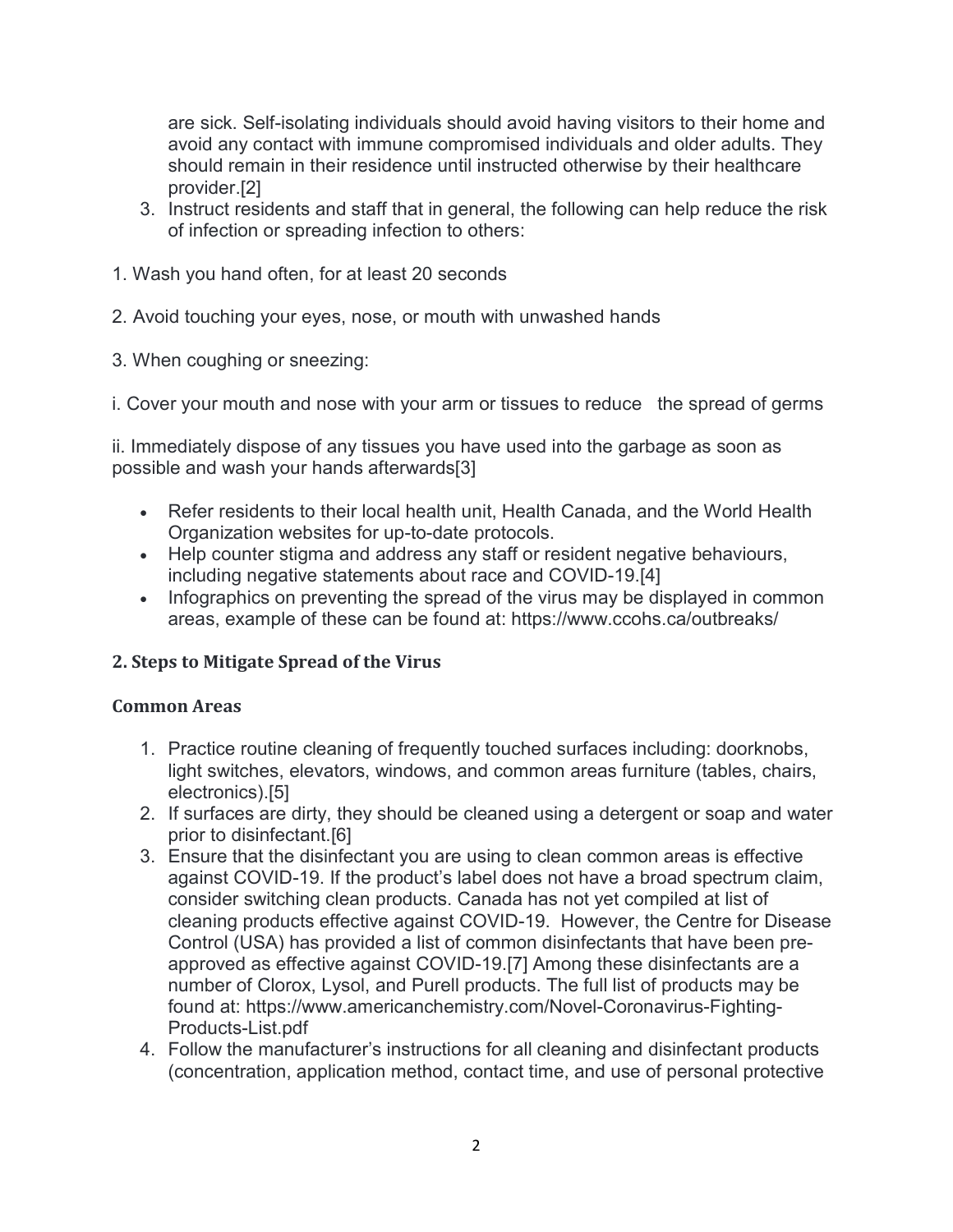equipment). This will ensure that the products are effective and staff are safe when using.[8]

- 5. If there are common area bathrooms or visitors bathrooms, ensure that they are adequately supplied with soap, water, and drying materials.[9]
- 6. Provide alcohol-based sanitizer with at least 60% alcohol for use in common areas.[10] Considering placing the sanitizer near entrances and exits of the building, in common areas, and near stairs and elevators.
- 7. Considering providing disposable wipes so residents may wipe down commonly used surfaces after use.[11]
- 8. Display notices detailing proper handwashing. Health Canada's recommendations can be found at: https://www.canada.ca/en/healthcanada/services/healthyliving/your- health/diseases/benefits-handwashing.html
- 9. Consider whether access to common areas should be restricted. Consider whether the current risk of spread of infection warrants restricting the use of community rooms and fitness rooms. Decisions to restrict access should be made on a case-by-case basis considering the risk of spread of infection.
- 10. Advise residents using laundry rooms to wash laundry thoroughly and clean the laundry room frequently. Clothes and bedding should be immediately removed from machines once the washing and drying process is complete. Encourage residents to wash and dry their clothing using the warmest temperatures recommended on the fabric label.[12]

## **Staff**

- 1. Emphasize staying at home when sick, instruct employees to refrain from coming into work especially if they are experiencing respiratory symptoms and/or fever.
- 2. Do not require a healthcare provider's note to validate an employee's claim that they are ill with an acute respiratory illness. To prevent potential spread of the virus, those who are sick are encouraged to stay home and contact their healthcare provider via telephone.

## 3. Considerations for Creating an Infectious Disease Business Continuity Plan

An Infectious Disease Business Continuity Plan addresses how your business will continue to function in the event that a large number of employees are unable to report to work due to illness. It is different from an ordinary business continuity plan in that most business continuity plans assume that people will be able to report to work to address problems with the building, equipment, products, or services.[13]

- 1. Identify and train "back ups" for essential (or all) functions.
- 2. Consider how you will continue to provide services if your service providers are unable to continue their work for you.
- 1. Can employees perform these services on an as-needed basis?
- 2. Do you have back-up service providers?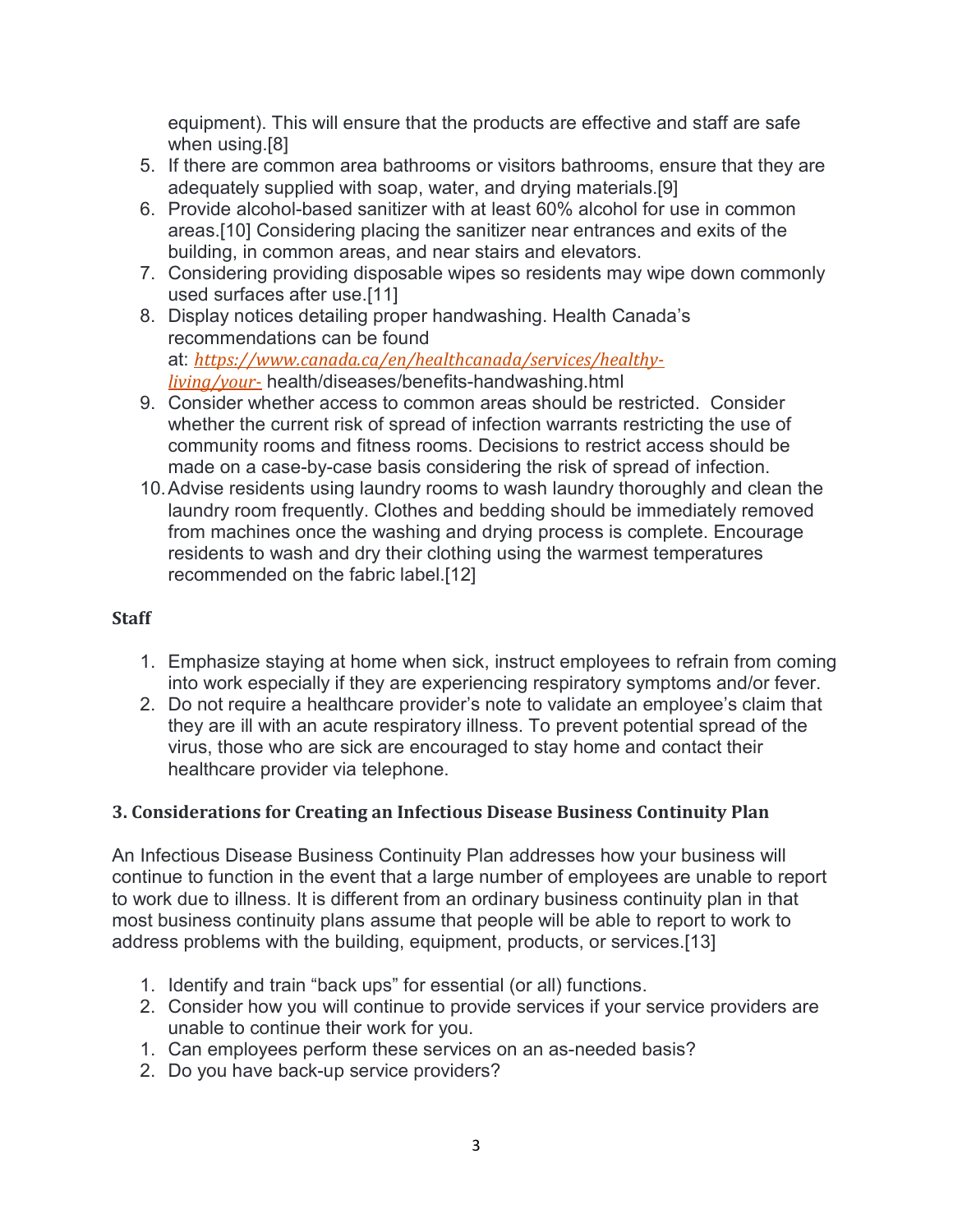- 3. Research business commitments: Consider possible contractual or legal implications for non-performance of functions and determine how you will address these commitments in the wake of a staff shortage due to illness.
- 4. Ensure everyone knows who is next in line for management/decision making should someone not be available due to illness. The alternatives must be trained to fulfill their roles.
- 5. Prepare for how you will address the media in the event of an outbreak at your business and consider whether you will need to contact insurers or clients in the event of an outbreak.
- 6. When developing your plan, seek input from employees and other individuals in your organization.
- 7. Incorporate reference to the preventative measures your business has taken to prevent outbreak.[14]

If you have any questions, please do not hesitate to contact Joe Hoffer at

hoffer@cohenhighley.com or 519-672-9330.

[1]S.C. 2000, c.5.

[2] Health Canada, "Coronavirus disease (COVID-19): Prevention and risks" (March 4,  $2020$ ) <

https://www.canada.ca/en/public-health/services/diseases/2019-novel-coronavirusinfection/preventionrisks.html

[3]Ibid.

[4]World Health Organization, "Getting your workplace ready for COVID-19," (February  $27, 2020$ ) <

https://www.who.int/docs/default-source/coronaviruse/getting-workplace-ready-for-covid-19.pdf

[5] Centers for Disease Control and Prevention, "Recommended Precautions for Preventing Spread of

COVID-19 in Election Polling Locations, including Cleaning and Disinfection" (March 3, 2020)

< https://www.cdc.gov/coronavirus/2019-ncov/community/election-pollinglocations.html>.

[6] Centres for Disease Control and Prevention,"Interim Environmental Cleaning and **Disinfection**